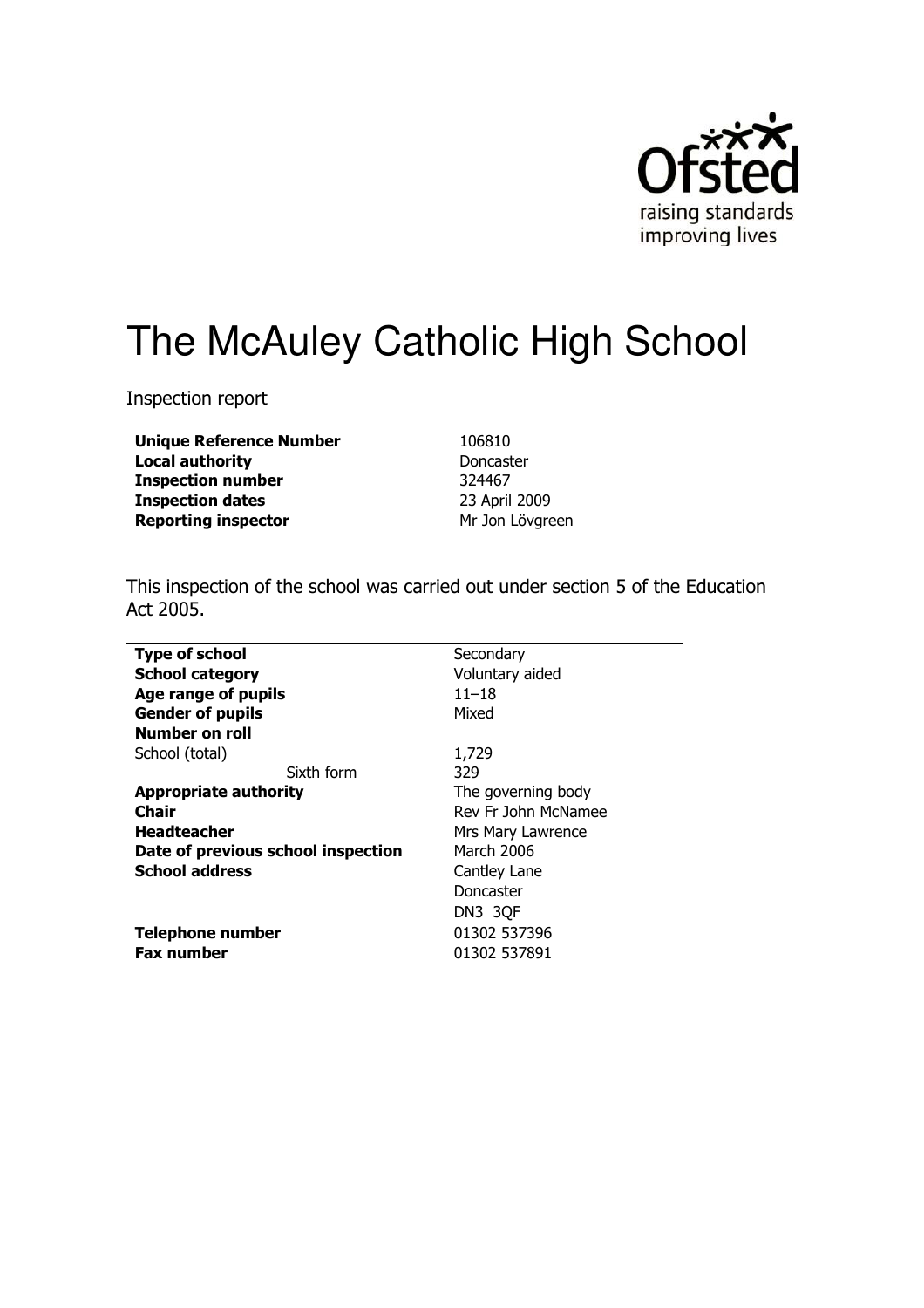## **Introduction**

The inspection was carried out by two additional inspectors. The inspectors evaluated the overall effectiveness of the school and the sixth form and investigated the following issues:

- the effectiveness of steps taken to ensure consistently high achievement on **GCSE** courses
- the consistency and usefulness of assessment systems and the quality of teachers' marking
- pupils' behaviour and attitudes and how these contribute to the progress they make
- the provision and care for pupils with learning difficulties and/or disabilities.

Other aspects of the school's work were not considered in detail, but the inspectors found no evidence to suggest that the school's own assessments, as given in its self-evaluation, were not justified and these have been included where appropriate in the report.

## **Description of the school**

The school occupies two sites, separated by a busy road. Pupils have to travel between sites on a regular basis. Both the school and the sixth form are much larger than average. Pupils come from a wide and varied catchment area. The proportion of pupils eligible for free school meals is below average. Whilst few have statements of special educational need, the proportion of pupils having learning difficulties and/or disabilities has risen sharply and is now above average. The proportion from minority ethnic groups is broadly average, as are the growing numbers who speak English as an additional language. The school has specialisms in performing arts and applied learning, and is a Leading Edge school for mathematics. Additionally, it is deemed a Consultant School for the Specialist Schools' and Academies' Trust. Awards gained include the International Schools' Award, Sportsmark, Artsmark Silver, the Inclusion Chartermark, Investors in People, the Healthy Schools' Award, an Outstanding School Award, and the status of a National Support School.

### **Key for inspection grades**

- Grade 1 Outstanding
- Grade 2 Good
- Grade 3 Satisfactory
- Grade 4 Inadequate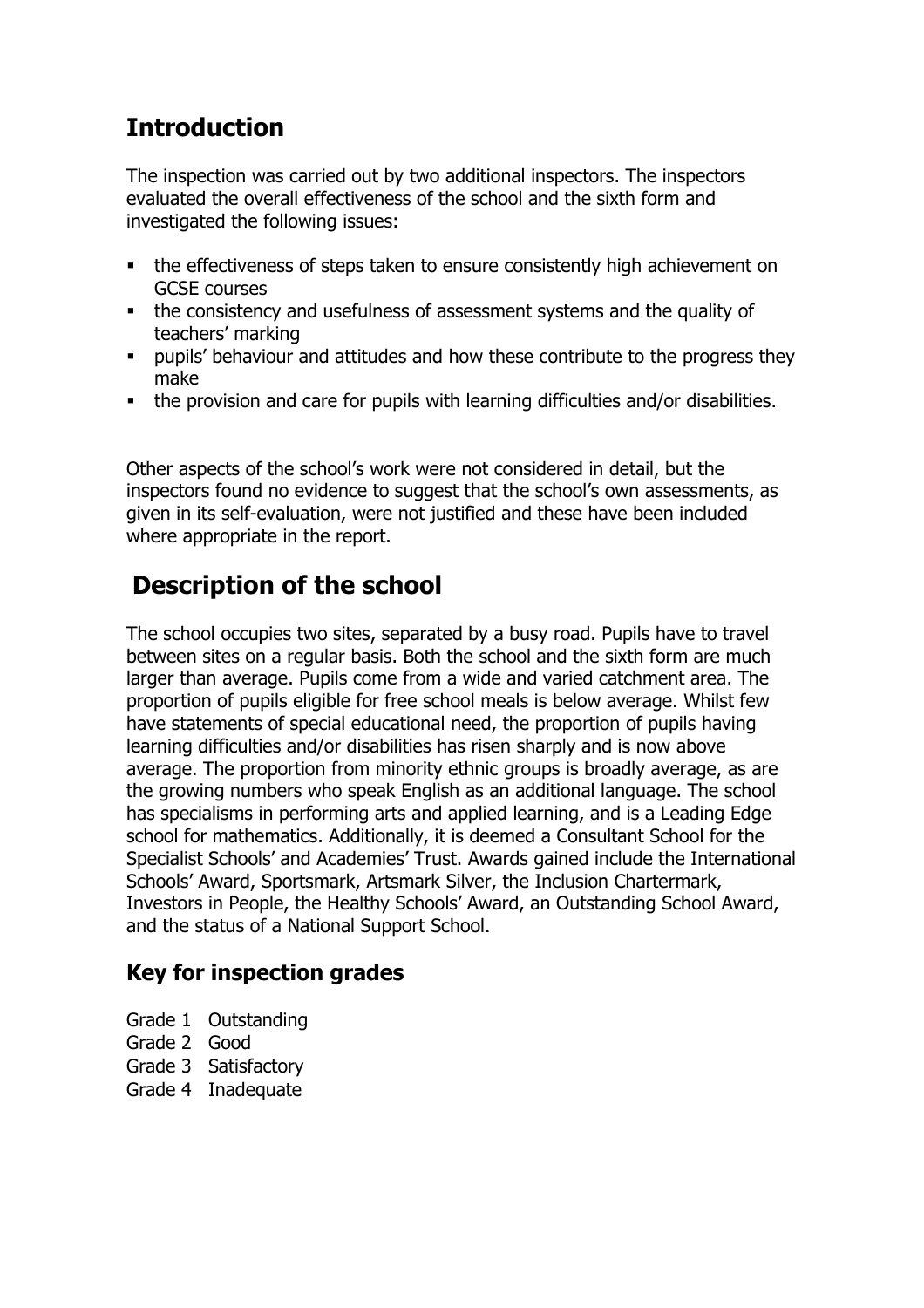#### **Overall effectiveness of the school**

Grade: 1

Judged outstanding three years ago, the school has made considerable improvement. It is a highly effective school, endlessly seeking to do better and very clear about how it will move on because self-evaluation is both searching and accurate. The school is held in high regard by parents and pupils thrive in a situation where they are both challenged and cherished. This sees them exceptionally well prepared for future education and employment.

Pupils' attainment on entry to the school is marginally above average. Achievement is outstanding so that by the end of Year 11 standards are well above average. GCSE results show a rising trend. They are now well above national averages and show outstanding achievement in many subjects. Within this strong picture performance in mathematics and English literature, vocational GCSEs and the specialist subjects of drama and music stand out. In 2008, over half of all GCSE entries resulted in  $A^*$  to B grades. For the second year running over 80% of pupils gained five or more A\* to C passes and a high 73% included functional English and mathematics in these. The school was alert to some relative inconsistencies in the 2008 results, for instance in graphics, history and physical education, and by a small group of pupils with learning difficulties and/or disabilities. Staffing, curriculum and syllabus changes have been used to tackle these issues effectively. Challenging targets were met or exceeded and those for 2009 have been revised upwards in the light of assessment information. Assessment was the only significant weakness at the time of the last inspection. It is now a strength. Regular and rigorous checks on how pupils are doing enable staff at various levels to have a clear and early indication of any underachievement and nip it in the bud. Pupils are kept fully informed. They fully understand their targets, how they are arrived at and what they need to do to reach them. All groups of pupils are making excellent progress as a result. Regular, detailed and informative marking of pupils' work supports this. Exemplary care helps all pupils, including the most vulnerable, to overcome difficulties. 'The Zone', carefully tailored courses, and help for the increasing minority of pupils who speak English as an additional language are significantly positive features here.

The school has worked hard to further improve the quality of teaching and learning. Lessons are checked regularly. The best practice, of which there is much, is used to support improvement. Any teaching judged satisfactory is targeted for coaching. Excellent use is made of training by using the expertise of staff, or ideas gleaned from the many other schools worked with. Both pupils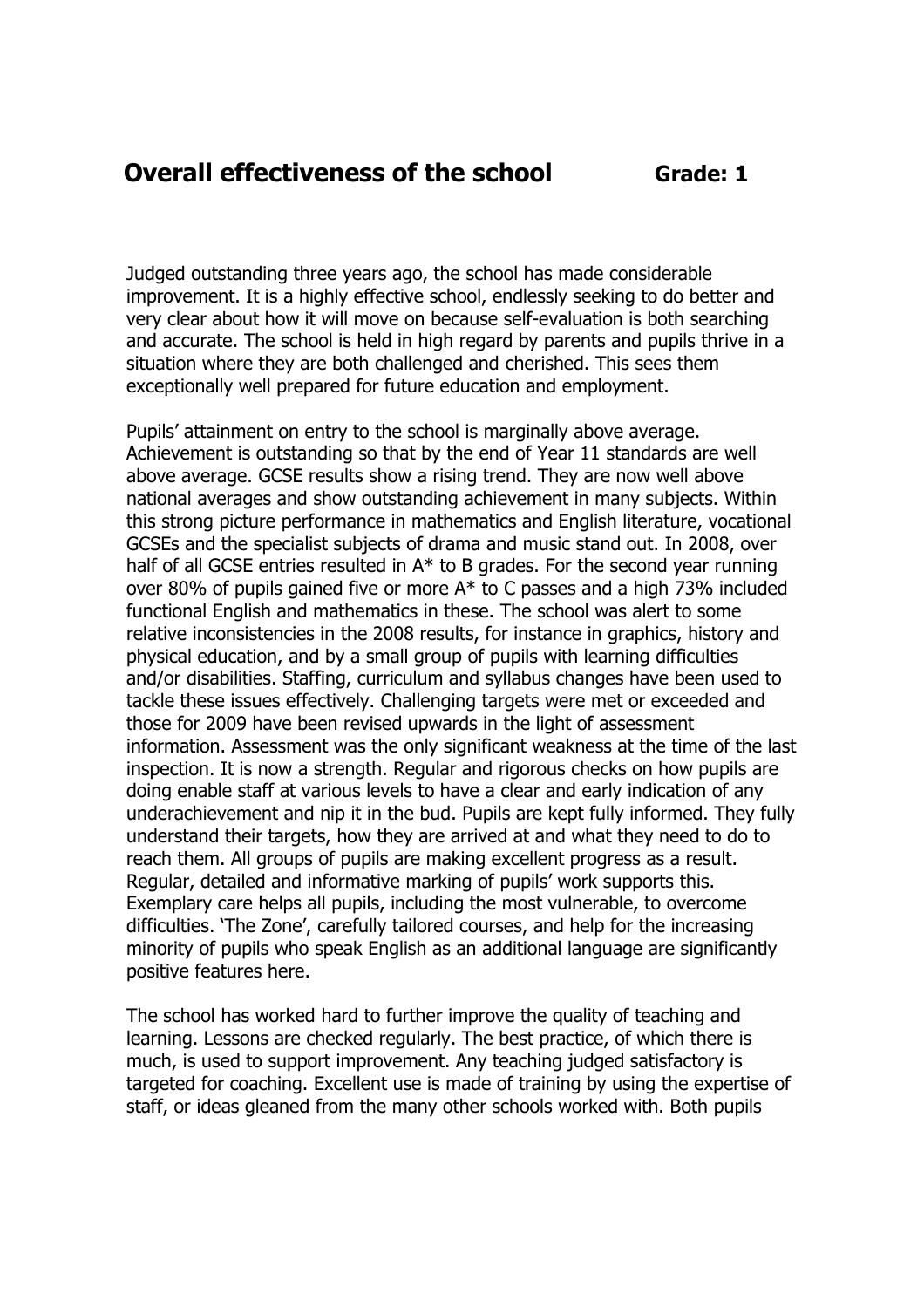and parents stress the high levels of enjoyment in many subjects because of enthusiastic and sometimes inspirational teaching. Pupils are keen to come to school, as their above average attendance shows. Behaviour in lessons is excellent and exclusion rates are very low. The school has an aura of studious calm. Discussion of wider issues enables pupils to come to mature opinions about faith, beliefs and other cultures. Mutual respect sees pupils accepting that they have much responsibility for their own learning and they work diligently as a result. Inspectors agree with parents that whilst most pupils cope outstandingly well with the demands of frequent moves between sites across a busy road, the situation is far from ideal. However, the school takes all possible steps to ensure the safety of pupils and to reduce any risk. Astute management minimises the inevitable time loss, and the extra expense of having to duplicate some resources, which this causes. Safeguarding arrangements meet current government requirements.

The curriculum is constantly reviewed and evolving because it is seen as the key vehicle for better serving pupils' needs. Excellent use and integration of the specialisms makes a significant contribution to pupils' academic and personal progress. Widening vocational options allow new approaches to be tried. There are now courses leading to certification in information and communication technology and a foreign language in Year 9. Pupils are rising to these opportunities, alongside those for earlier starts to science and other GCSE courses. Increased motivation, confidence and a sense of achievement all come from these.

Leadership and management are excellent. There is no complacency. The headteacher's philosophy that every child deserves, and must get, the best, underpins the work of the school. Her belief that challenge and care, both of pupils and staff, must always be balanced, has created a school where people work for and support each other. A strong and dedicated senior leadership group sees that expectation goes hand in hand with encouragement. Middle managers are fully involved and relish their role in school improvement. Governors are highly influential in steering the direction of the school. There is a very successful commitment to community cohesion. All in the school value and support each other and there is extensive work with other schools and community groups. Environmental programmes, commemorative events for Holocaust and World Peace Days, and the imaginative and nationally recognised Fairtrade initiative show a wider commitment. The school provides outstanding value for money. The balance of ambition, detailed analysis and understanding of how well it is doing, together with its continual striving to do even better, leads to outstanding capacity for further improvement.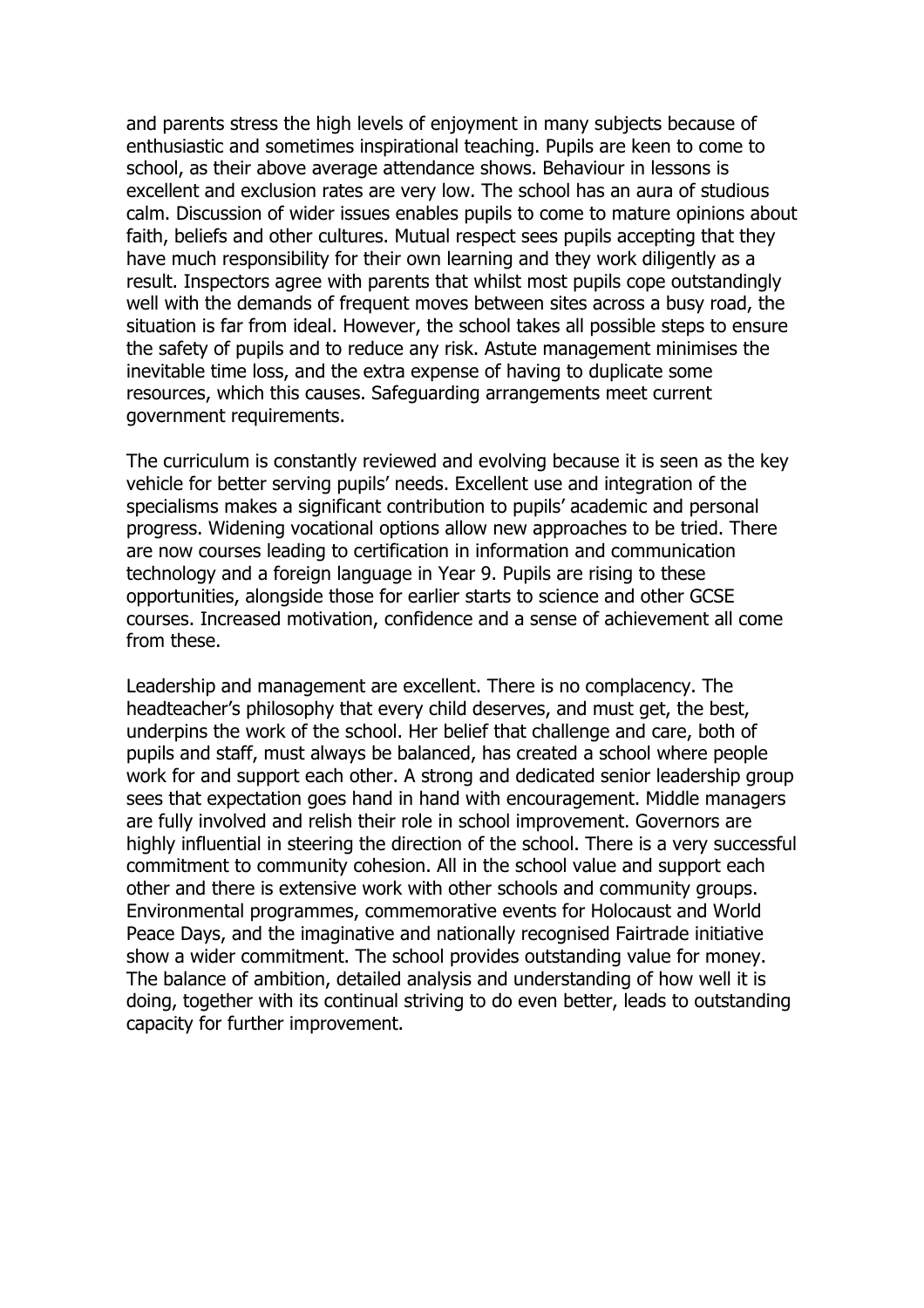#### **Effectiveness of the sixth form**

This is an outstanding sixth form. Standards are significantly above national averages and achievement is outstanding. The last three years have seen results improving year-on-year and tracking indicates that this trend is continuing. Strong leadership and management have led a clear focus on catering for individual needs. Thorough evaluation and analysis have been central to driving standards up. Past relative underperformance in sociology and psychology has been successfully overcome. High retention rates and excellent success rates in examinations, including at the higher grades, reflect the outstanding quality of sixth-form teaching. Teachers have expert subject knowledge. Learning has a brisk pace because activities are varied and intellectually stimulating. The balance between meeting examination requirements and encouraging students to think independently is never lost. Sixth formers become mature, diligent and confident learners because they find teachers extremely supportive and easily approachable. Excellent relationships result. Highly effective monitoring and regular progress reviews ensure that students are clear about their targets and how to improve. The quality of care and quidance they are given, both in academic and personal terms, is exemplary. Much thought has been given to how best to induct students into sixth-form life and studies. Events such as the annual summer conference provide students with the opportunity to prepare themselves thoroughly for their final year in the sixth form and to plan for education and life beyond it. The curriculum meets the needs of students exceptionally well. Where blips have occurred, for instance in physical education, they are spotted and the syllabus altered to secure improvement. The school continually seeks to broaden and diversify its provision, including vocational courses. Opportunities are provided for involvement in the school, local and wider communities. For example, some students help to mentor pupils in Years 10 and 11, others help younger pupils with basic skills. The successful organisation of parties for senior citizens and for adults and children with special needs contribute valuably to students' excellent personal development.

#### What the school should do to improve further

This is a high performing school which rigorously questions its performance and takes prompt and highly effective action to tackle any issues. As it has no significant weaknesses there are no specific areas for improvement.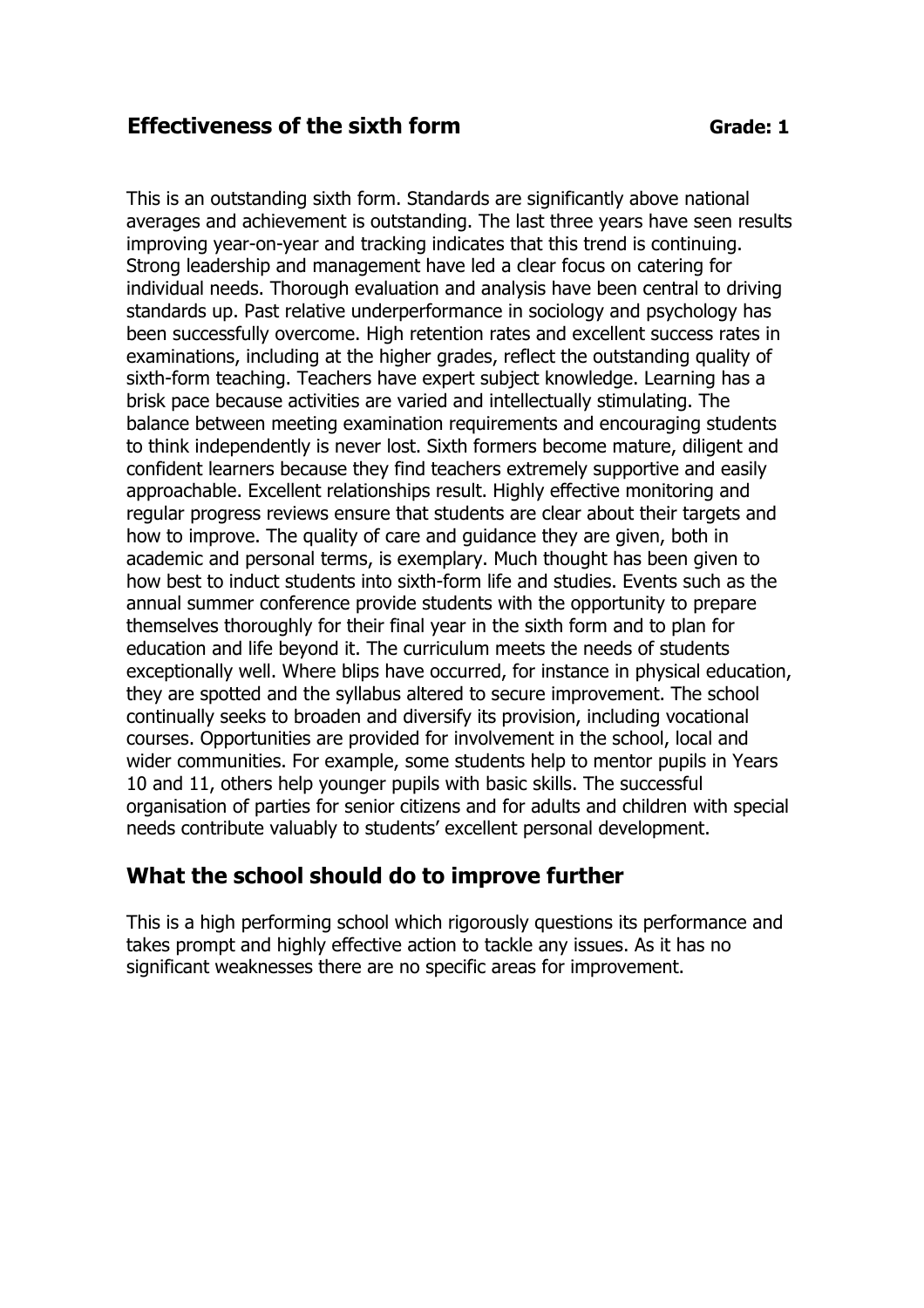# **Inspection judgements**

| Key to judgements: grade 1 is outstanding, grade 2 good, grade 3<br>satisfactory, and grade 4 inadequate. | School<br>Overall $\vert$ 16 -19 |  |
|-----------------------------------------------------------------------------------------------------------|----------------------------------|--|
|                                                                                                           |                                  |  |

#### **Overall effectiveness**

| How effective, efficient and inclusive is the provision of education,<br>integrated care and any extended services in meeting the needs of<br>learners? |            |     |
|---------------------------------------------------------------------------------------------------------------------------------------------------------|------------|-----|
| Effective steps have been taken to promote improvement since the last<br>inspection                                                                     | <b>Yes</b> | Yes |
| How well does the school work in partnership with others to promote<br>learners' well-being?                                                            |            |     |
| The capacity to make any necessary improvements                                                                                                         |            |     |

### **Achievement and standards**

| How well do learners achieve?                                                                               |  |
|-------------------------------------------------------------------------------------------------------------|--|
| The standards1 reached by learners                                                                          |  |
| How well learners make progress, taking account of any significant<br>variations between groups of learners |  |
| How well learners with learning difficulties and/or disabilities make progress                              |  |

### Personal development and well-being

| How good are the overall personal development and well-being of<br>the learners?                                 |                         |  |
|------------------------------------------------------------------------------------------------------------------|-------------------------|--|
| The extent of learners' spiritual, moral, social and cultural development                                        |                         |  |
| The extent to which learners adopt healthy lifestyles                                                            |                         |  |
| The extent to which learners adopt safe practices                                                                | 1                       |  |
| How well learners enjoy their education                                                                          |                         |  |
| The attendance of learners                                                                                       | $\overline{\mathbf{2}}$ |  |
| The behaviour of learners                                                                                        |                         |  |
| The extent to which learners make a positive contribution to the community                                       |                         |  |
| How well learners develop workplace and other skills that will contribute to<br>their future economic well-being |                         |  |

 $\frac{1}{1}$  Grade 1 - Exceptionally and consistently high; Grade 2 - Generally above average with none<br>significantly below average; Grade 3 - Broadly average to below average; Grade 4 - Exceptionally  $low.$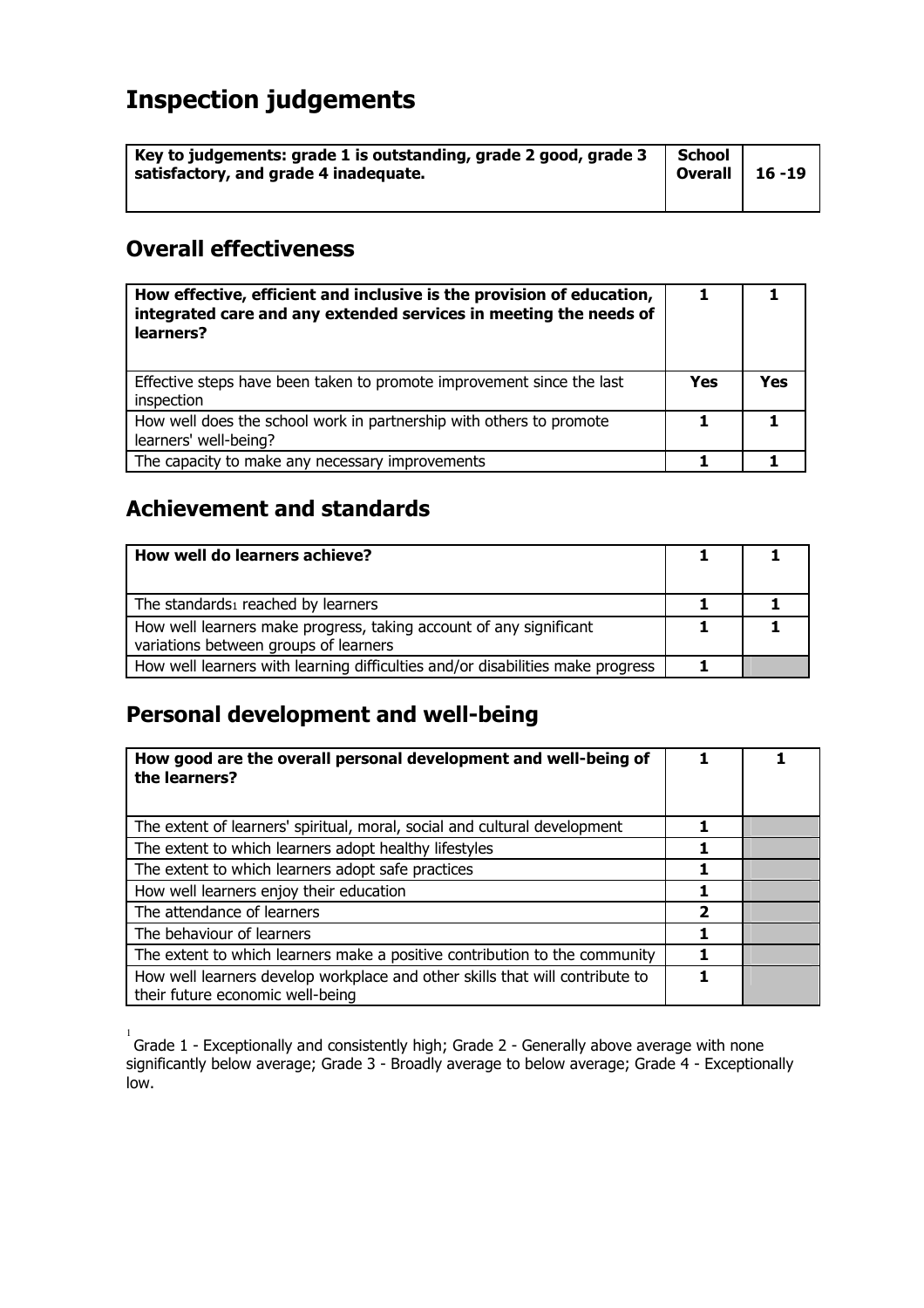# The quality of provision

| How effective are teaching and learning in meeting the full range<br>of learners' needs?              | 1 |  |
|-------------------------------------------------------------------------------------------------------|---|--|
| How well do the curriculum and other activities meet the range<br>of needs and interests of learners? |   |  |
| How well are learners cared for, guided and supported?                                                |   |  |

## **Leadership and management**

| How effective are leadership and management in raising<br>achievement and supporting all learners?                                              | 1.  | 1   |
|-------------------------------------------------------------------------------------------------------------------------------------------------|-----|-----|
| How effectively leaders and managers at all levels set clear direction<br>leading to improvement and promote high quality of care and education | 1   |     |
| How effectively leaders and managers use challenging targets to raise<br>standards                                                              | 1   |     |
| The effectiveness of the school's self-evaluation                                                                                               | 1.  | 1   |
| How well equality of opportunity is promoted and discrimination<br>eliminated                                                                   | 1.  |     |
| How well does the school contribute to community cohesion?                                                                                      | 1   |     |
| How effectively and efficiently resources, including staff, are deployed to<br>achieve value for money                                          |     |     |
| The extent to which governors and other supervisory boards discharge<br>their responsibilities                                                  | 1   |     |
| Do procedures for safeguarding learners meet current government<br>requirements?                                                                | Yes | Yes |
| Does this school require special measures?                                                                                                      | No  |     |
| Does this school require a notice to improve?                                                                                                   | No  |     |